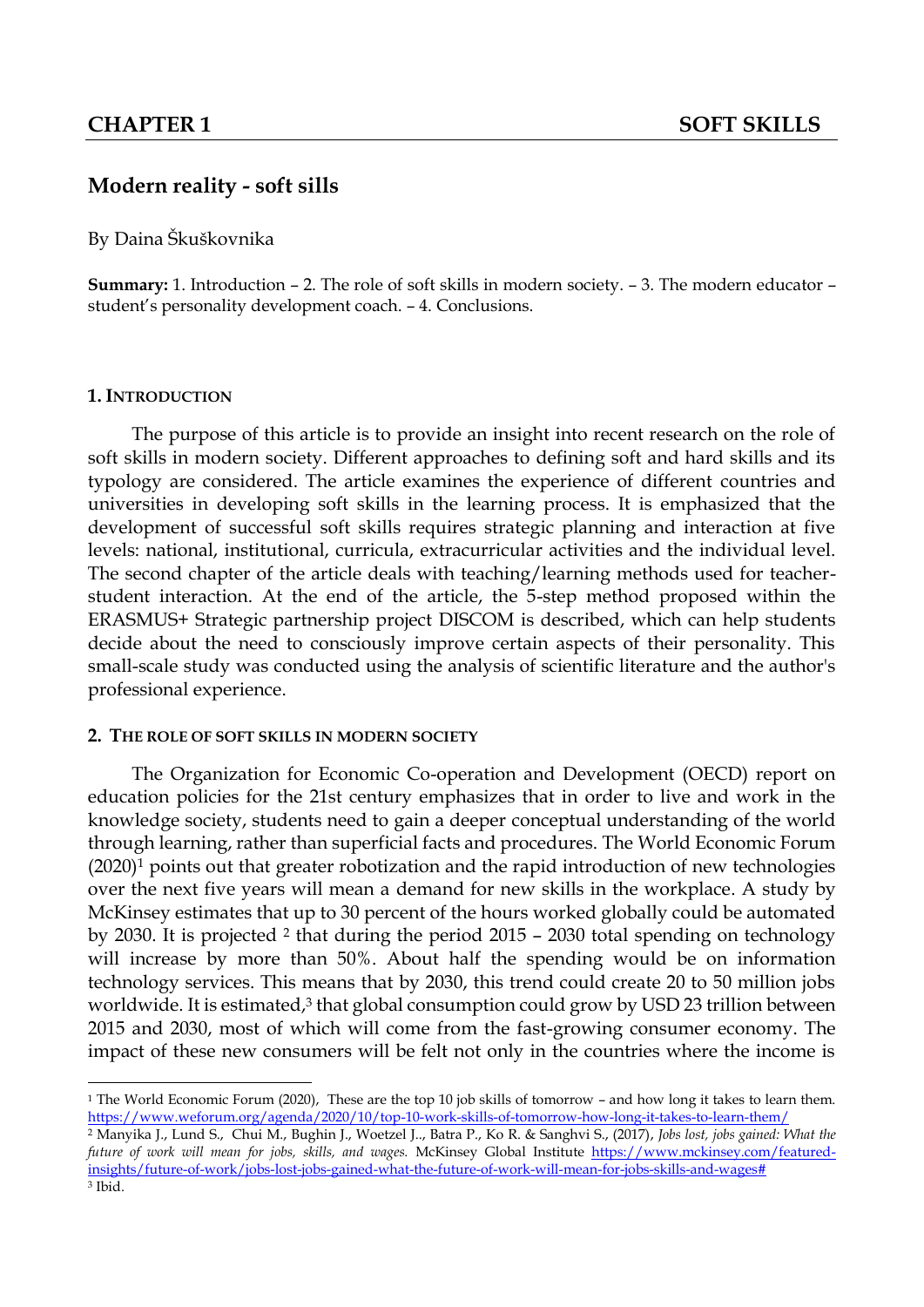generated, but also in the economies that export to these countries. The impact of income growth alone on consumer goods alone is projected to create 250 to 280 million new jobs, with an additional 50 to 85 million jobs resulting from higher health and education spending.

Employers talk about the lack of skills and competencies of college and university graduates necessary to optimise work performance: lack of skills to communicate, work in a team, solve problems and critically evaluate information. The majority of professions in the 21st century will need knowledge and understanding of globalization and the ability to communicate with different cultures. To promote the enterprise's competitiveness employers<sup>4</sup> are in the search for candidates, who are fluent in English. The necessary  $21^{st}$ century skills include learning to know, learning to do, learning to be and learning to live. 5

The new knowledge economy<sup>6</sup> resulting from technological development requires graduates in all disciplines with flexible thinking and transferable skill sets, who are able to innovate and adapt to a dynamic work environment. Consequently, universities need to develop the transferable general skills needed for graduates to advance their careers and foster economic innovation and social development.

#### **2.1. Hard and soft skills**

**.** 

Skills are the ability and capacity to carry out processes and to be able to use one's knowledge in a responsible way to achieve a goal. Skills are part of a holistic concept of competency, involving the mobilisation of knowledge, skills, attitudes and values to meet complex demands. 7

Hard skills are methods or knowledge that a person acquires at school or in the workplace. Soft skills are interpersonal characteristics, also known as human skills, and personal characteristics that a person possesses. Soft skills are related to personality, human skills and work ethics. The majority of soft skills an individual possesses are not taught directly but are developed through life experience both in the family, at school and in communication with friends. A study on the role of soft skills in the workplace conducted in 2010 (Klaus, 2010) found that 75% of long-term success at work depends on people skills, while only 25% depend on technical knowledge. Hard skills contribute only 15% to success, whereas 85% of success is related to soft skills.

<sup>4</sup> Zainuddin S.Z., Pillai S., Dumanig F.P. & Phillip A., (2019), *English language and graduate employability.* Education and Training 61(2) pp. 79-93; DOI: 10.1108/ET-06-2017-0089

<sup>5</sup> Zubaidah, S. (2016), *21st century skills: skills taught through learning (in Bahasa).* Seminar Nasional Pendidikan, 2(2), pp. 1- 17

<sup>6</sup> Bunney, D., Sharplin, E., & Howitt, C. (2015), *Generic skills for graduate accountants: The bigger picture, a social and economic imperative in the new knowledge economy.* Higher Education Research & Development, 34(2), 256-269. <https://doi.org/10.1080/07294360.2014.956700>

<sup>7</sup> OECD Future of Education and Skills 2030 [https://www.oecd.org/education/2030-project/teaching-and](https://www.oecd.org/education/2030-project/teaching-and-learning/learning/skills/Skills_for_2030_concept_note.pdf)learning/learning/skills/Skills for 2030 concept note.pdf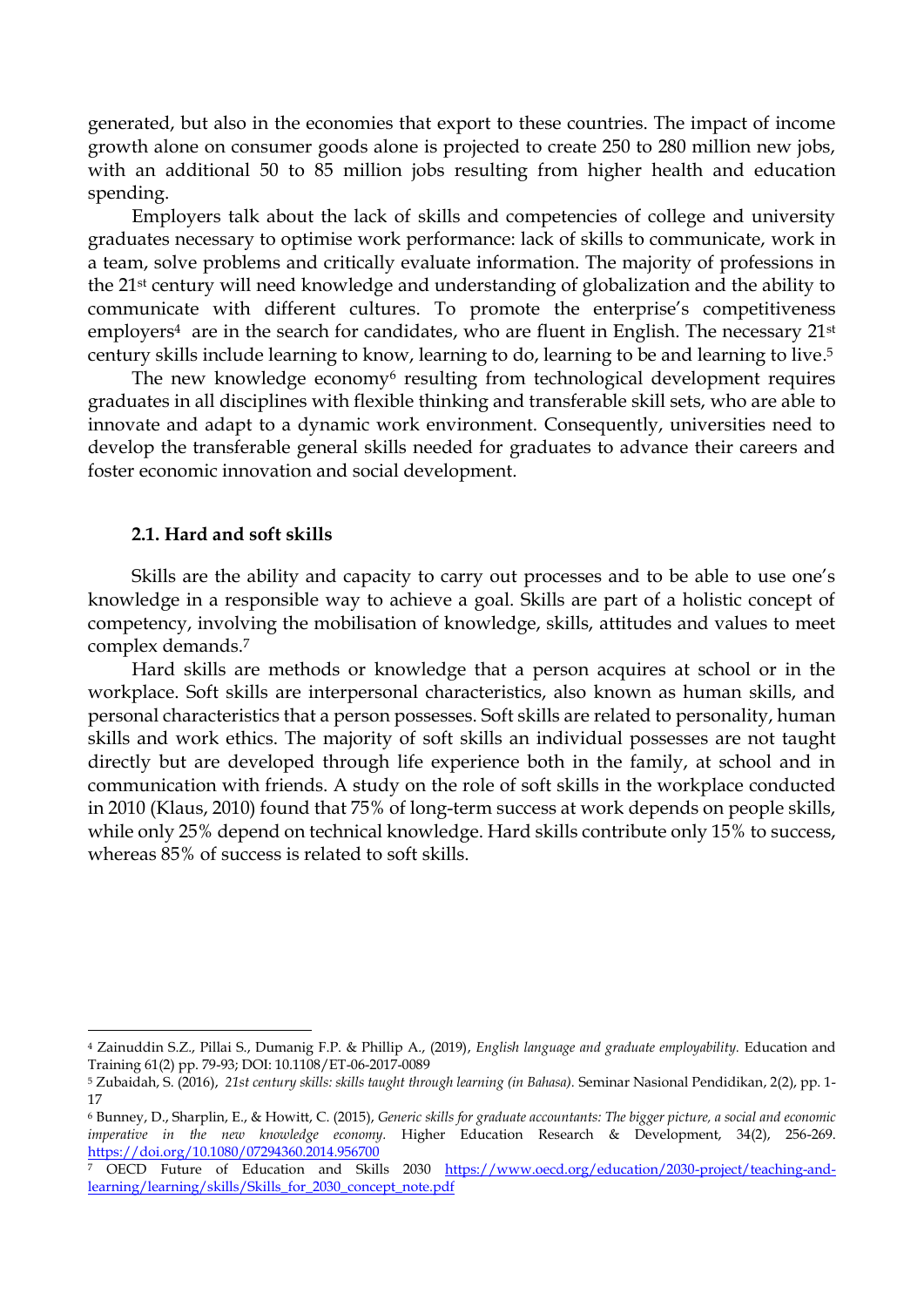| <b>Countries</b>                                                        | <b>Equivalent names for soft skills</b>                              |  |
|-------------------------------------------------------------------------|----------------------------------------------------------------------|--|
| Australia                                                               | Generic graduate attributes, generic skills, key competencies,       |  |
|                                                                         | employability skills                                                 |  |
| <b>UK</b>                                                               | Key skills, core skills, life skills, key transferable skills, cross |  |
|                                                                         | competencies                                                         |  |
| <b>USA</b>                                                              | Necessary skills, workplace know-how                                 |  |
| New Zealand                                                             | <b>Essential skills</b>                                              |  |
| Germany                                                                 | Schlüsselkompetenzen (key competencies), Übergreifende               |  |
|                                                                         | kompetenzen (general competencies)                                   |  |
| Denmark                                                                 | Nøglekompetence (key competencies)                                   |  |
| France                                                                  | Competétences transversales (transversal competencies)               |  |
| Spain                                                                   | Competencias generales (general competencies)                        |  |
| Vietnam                                                                 | Kỹ năng sông (life skills), kĩ năng mềm (soft skills)                |  |
| Figure 1: Terms referring to soft skills in some countries <sup>8</sup> |                                                                      |  |

Examining and comparing students' and employers' perceptions of the importance of soft skills in different European countries, it was found that 86% of respondents indicate that there has been an increased emphasis on soft skills over the last 5-10 years and that companies consider them more important than students'/graduates' academic knowledge. In addition, significant differences were found in the different levels of soft skills priorities.

Several studies indicate that despite the universal perception that soft skills are very much needed in modern society, soft skills terminology and measurement tools vary widely across organizations and academia, with no standard definitions or assessment methods. (refer figure 1). As can be seen from figure 1, the most widely used concepts are key competencies (Australia, Germany, Denmark) and life skills (UK, Vietnam). An analysis of German job advertisements revealed<sup>9</sup> that the most commonly used terms when looking for employees were working style, teamwork, communication skills and flexibility (Arbeitsweise, Teamfähigkeit, Kommunikationsfähigkeit and Flexibilität). Apart from the terms listed in figure 1, the following terms could also be found in literature: 21st century skills,<sup>10</sup> transferable skills,<sup>11</sup> future work skills,<sup>12</sup> Soft Skills for Talent,<sup>13</sup> Skills for Social Progress<sup>14</sup> etc., which could cause confusion – what exactly is being discussed, as well as confusion on what really should be understood by the use of one or the other term.

## **2.2. Soft skills typology**

 $\overline{a}$ 

A diversity in soft skills typology could also be observed, which is often linked to changes in the labour market. In 2012, business executives emphasized the following skills

<sup>8</sup> Tran Le Huu Nghia, (2021), *Building Soft Skills for Employability. Challenges and Practices in Vietnam*. Routledge. ISBN 9781032089508

<sup>9</sup> Kozhanova, N. V. (2021), *Language peculiarities of "soft skills" in German electronic texts of vacancy advertisements.* Vestnik of North-Eastern Federal University Named After M.K. Ammosov. 82 (2), p39-46. DOI: 10.25587/p6523-9839-2389-x

<sup>10</sup> Ananiadou K. & Claro M., (2009), *21st Century Skills and Competences for New Millennium Learners in OECD Countries.*  <https://doi.org/10.1787/19939019>

<sup>11</sup> Eportfolio (2011),<http://www.eportfolio.eu/organisations/rpic-vip>

<sup>12</sup> IFTF (2010), *The Future is a High Resolution Game: The 2010 Map of the Decade.* [https://www.iftf.org/our-work/global](https://www.iftf.org/our-work/global-landscape/ten-year-forecast/2010-ten-year-forecast/2010-map-of-the-decade/)[landscape/ten-year-forecast/2010-ten-year-forecast/2010-map-of-the-decade/](https://www.iftf.org/our-work/global-landscape/ten-year-forecast/2010-ten-year-forecast/2010-map-of-the-decade/)

<sup>13</sup> Manpower Group (2014), <https://www.manpowergroup.com/wcm/>

<sup>14</sup> OECD (2015) *Skills for Social Progress*. [https://www.oecd.org/education/skills-for-social-progress-9789264226159](https://www.oecd.org/education/skills-for-social-progress-9789264226159-en.htm) [en.htm](https://www.oecd.org/education/skills-for-social-progress-9789264226159-en.htm)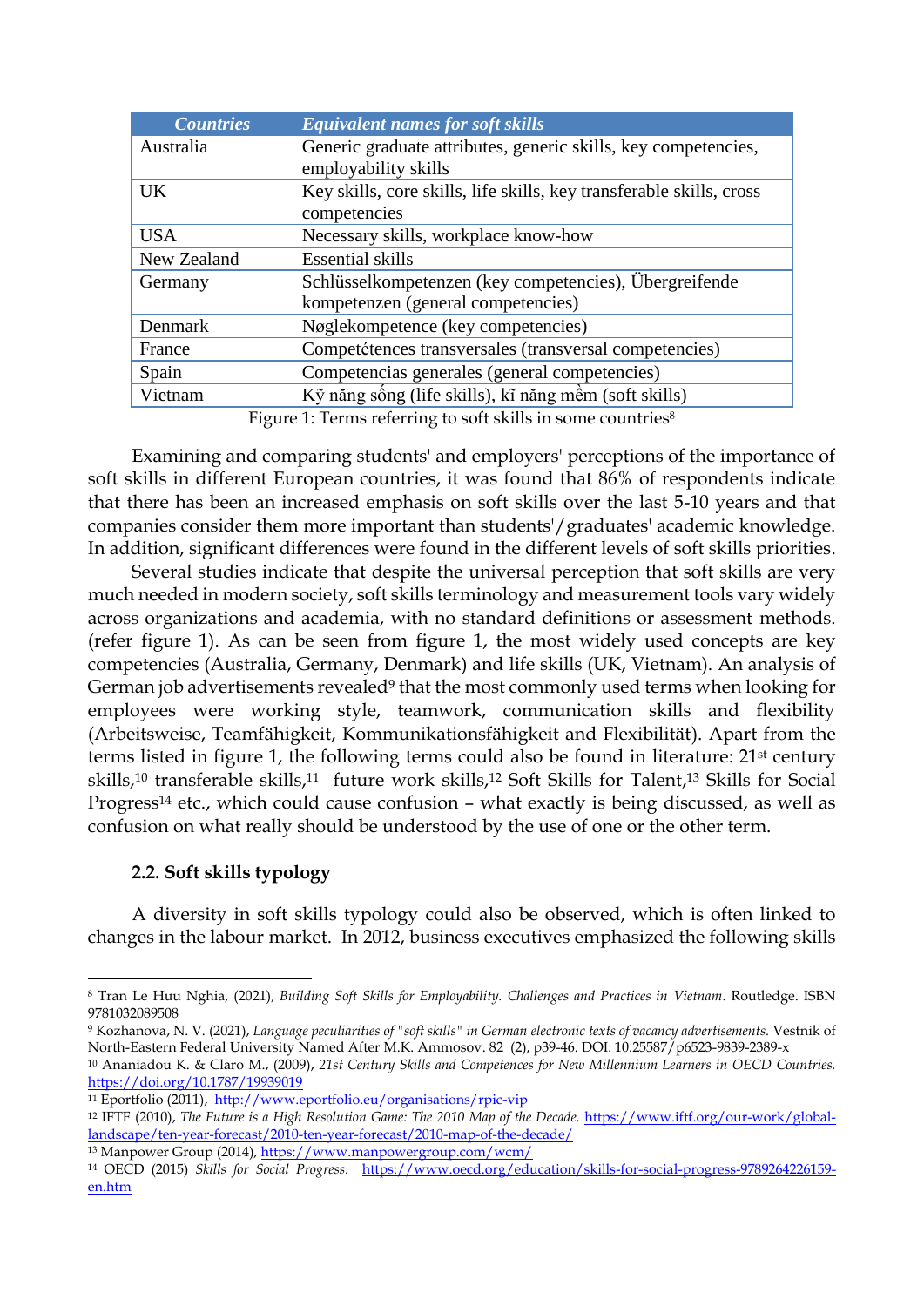as the most important<sup>15</sup>: integrity, communication, courtesy, responsibility, social skills, positive attitude, professionalism, flexibility, teamwork and work ethics. On the other hand graduates<sup>16</sup> in 2020 named flexibility and adaptation skills and communication skills as essential soft skills required for work. Summarizing the research results, Ibrahim et al.<sup>17</sup> point out that the most frequently mentioned areas of soft skills are: 1) communication, 2) critical thinking, creative thinking and problem solving, 3) moral and professional ethics 4) teamwork 5) leadership 6) entrepreneurship and 7) emotional intelligence.

| <b>Practical and physical</b><br>skills                                                                                                                                                                        | Cognitive and meta-cognitive<br>skills                                                                                                                                                                                                                                                                                                                                    | <b>Social and emotional skills</b>                                                                                                                                                                                                                                                                                                                                                  |
|----------------------------------------------------------------------------------------------------------------------------------------------------------------------------------------------------------------|---------------------------------------------------------------------------------------------------------------------------------------------------------------------------------------------------------------------------------------------------------------------------------------------------------------------------------------------------------------------------|-------------------------------------------------------------------------------------------------------------------------------------------------------------------------------------------------------------------------------------------------------------------------------------------------------------------------------------------------------------------------------------|
| are those required to use<br>and manipulate materials,<br>tools, equipment and<br>artefacts to achieve<br>particular outcomes,<br>include using new<br>information and<br>communication technology<br>devices. | a set of thinking strategies that<br>enable the use of language,<br>numbers, reasoning and<br>acquired knowledge. They<br>comprise verbal, nonverbal and<br>higher-order thinking skills,<br>include critical thinking,<br>creative thinking, learning-to-<br>learn and self-regulation; the<br>ability to recognise one's<br>knowledge, skills, attitudes and<br>values. | a set of individual capacities that<br>can be manifested in consistent<br>patterns of thoughts, feelings and<br>behaviours that enable people to<br>develop themselves, cultivate<br>their relationships at home,<br>school, work and in the<br>community, and exercise their<br>civic responsibilities and include<br>empathy, self-efficacy,<br>responsibility and collaboration. |

Figure 2: Three different types of skills<sup>18</sup>

The OECD Learning Compass 2030 distinguishes between three different types of skills (see Figure 2): Practical and physical skills, Cognitive and meta-cognitive skills, Social and emotional skills. Physical and practical skills are essential for students' overall functioning and well-being. Components of cognitive skills<sup>19</sup> are interwoven with social and emotional skills so closely that it is difficult to tease apart and attribute the acquisition of these skills to one category or another. For instance, critical thinking involves questioning and evaluating ideas and solutions. This definition encompasses components of metacognition, social and emotional skills (reflection and evaluation within a cultural context), and even attitudes and values (moral judgement and integration with one's own goals and values), depending on the context. Critical thinking skills are also significantly affected by both traditional school experiences and by life experiences outside the classroom.

**<sup>.</sup>** <sup>15</sup> Robles, M. M. (2012), Executive Perceptions of the Top 10 Soft Skills Needed in Today's Workplace. *Business Communication Quarterly*. 75 (4), p453-465

<sup>16</sup> Handayani, A. & Wienanda, W. K. (2020), *International mobility programs to improve soft skills of Vocational College students and alumni.* Journal of Education and Learning (EduLearn) 14(3), pp. 377-384 ISSN: 2089-9823 DOI: 10.11591/edulearn.v14i3.14538

<sup>17</sup> Ibrahim, R., Boerhannoeddin, A. & Bakare, K. K., (2017), *The effect of soft skills and training methodology on employee performance*. European Journal of Training and Development. V41(4), p388-406: DOI:10.1108/EJTD-08-2016-0066

<sup>18</sup> OECD (2018), *The OECD Learning Compass 2030*. [https://www.oecd.org/education/2030-project/teaching-and](https://www.oecd.org/education/2030-project/teaching-and-learning/learning/)[learning/learning/](https://www.oecd.org/education/2030-project/teaching-and-learning/learning/)

<sup>19</sup> OECD (2016), *Preliminary reflections and research on knowledge, skills, attitudes and values necessary for 2030*. [https://www.oecd.org/education/2030-project/about/documents/PRELIMINARY-REFLECTIONS-](https://www.oecd.org/education/2030-project/about/documents/PRELIMINARY-REFLECTIONS-AND-RESEARCH-ON-KNOWLEDGE-SKILLS-ATTITUDES-AND-VALUES-NECESSARY-FOR-2030.pdf)[AND-RESEARCH-ON-KNOWLEDGE-SKILLS-ATTITUDES-AND-VALUES-NECESSARY-FOR-2030.pdf](https://www.oecd.org/education/2030-project/about/documents/PRELIMINARY-REFLECTIONS-AND-RESEARCH-ON-KNOWLEDGE-SKILLS-ATTITUDES-AND-VALUES-NECESSARY-FOR-2030.pdf)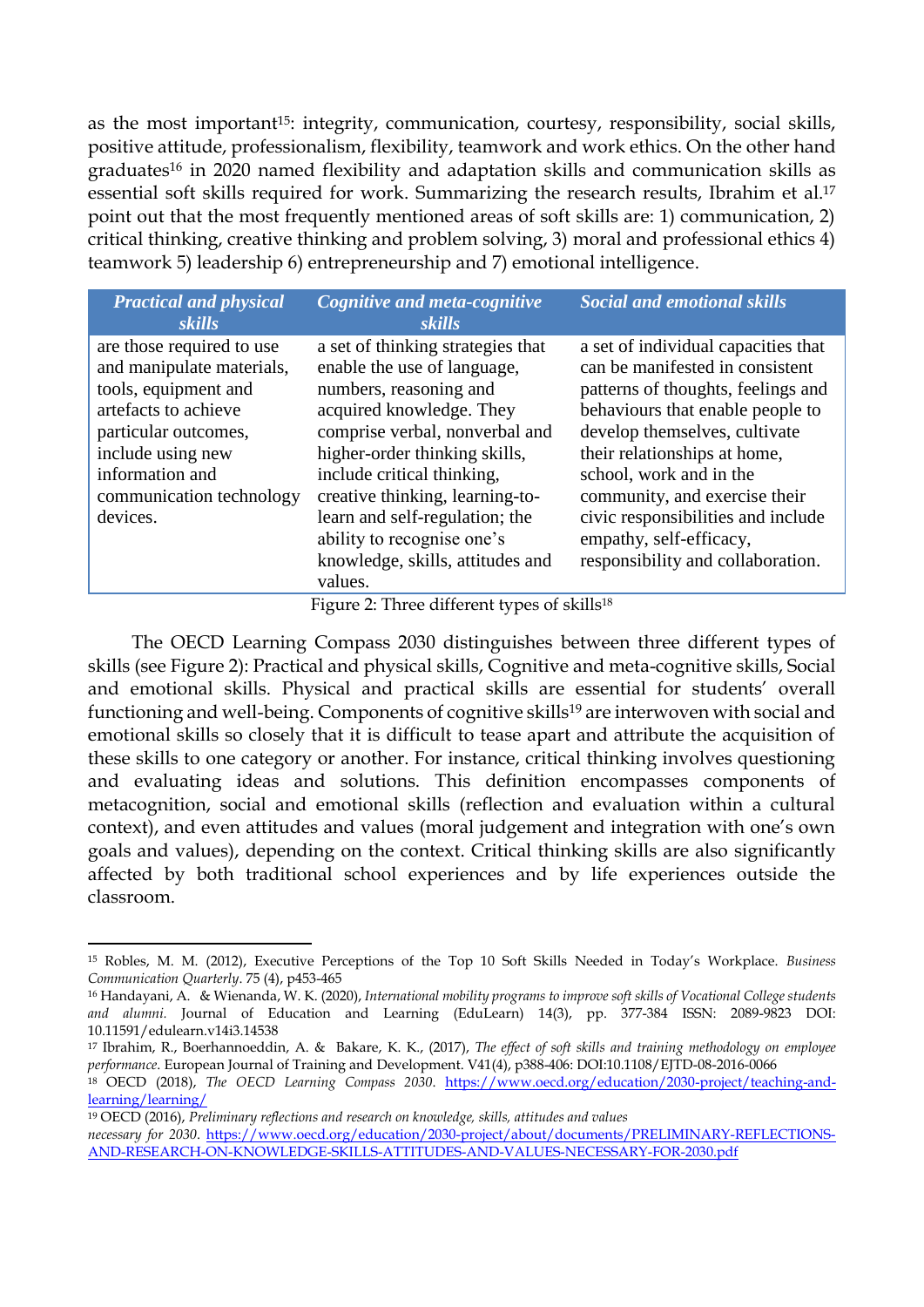While cognitive skills have also long been considered the most important determinants of success in employment, recent studies show<sup>20</sup> that social and emotional skills also directly affect occupational status and income. In fact, social and emotional skills can be equally – and in some cases even more – important as cognitive skills in determining future employment.

## **2.3. Soft skills development opportunities in tertiary education**

According to The OECD Learning Compass 2030 the future conceptual learning system will enable students to implement transformative competencies to help them be competent and, if necessary, flexible and ready for change. The vast majority of business leaders<sup>21</sup> (94%) now expect employees to pick up new skills on the job. Respondents to the Future of Jobs Survey estimate that around 40% of workers will require reskilling of six months or less, but that number is higher for those in the consumer industry and in the health and healthcare industry. Training will be delivered internally, according to 39% of employers. But, as Professor Schwab noted, this will be supplemented by online learning platforms (16% of training) and external consultants (11% of training).

Understanding the nature of skills<sup>22</sup> is essential for the successful implementation of these skills in the context of higher education. Bunney et al.<sup>23</sup> point out that the issue of general skills of university students needs to be addressed from a systemic perspective, across national and disciplinary boundaries. Based on the analysis of research and theories related to the implementation of education policy in different countries around the world, four levels for the implementation of conceptual foundations of soft skills in higher education institutions can be distinguished<sup>24</sup>:

- 1) National level: implementation of soft skills in the general context
- 2) Institutional level: Specific mechanisms and strategies for soft skills policy implementation
- 3) Curricula level: setting goals for soft skills development and defining the dynamics of soft skills development
- 4) Extracurricular level: extracurricular programs to develop soft skills.

It is also necessary to emphasize a 5<sup>th</sup> level for the implementation of the conceptual basis of soft skills in everyday life - the conscious decision of each individual to take responsibility for the development of their skills. The acquisition of soft skills <sup>25</sup> is positively influenced by students' educational / professional experience, students' preparedness to

**.** 

<sup>20</sup> OECD (n.d), Social and Emotional Skills: Well-being connectedness and success, [https://www.oecd.org/education/school/UPDATED%20Social%20and%20Emotional%20Skills%20-%20Well](https://www.oecd.org/education/school/UPDATED%20Social%20and%20Emotional%20Skills%20-%20Well-being,%20connectedness%20and%20success.pdf%20(website).pdf)[being,%20connectedness%20and%20success.pdf%20\(website\).pdf](https://www.oecd.org/education/school/UPDATED%20Social%20and%20Emotional%20Skills%20-%20Well-being,%20connectedness%20and%20success.pdf%20(website).pdf)

<sup>21</sup> The World Economic Forum (2020), *These are the top 10 job skills of tomorrow – and how long it takes to learn them*. <https://www.weforum.org/agenda/2020/10/top-10-work-skills-of-tomorrow-how-long-it-takes-to-learn-them/>

<sup>22</sup> Stewart, C., Marciniec, S., Lawrence, D. & Joyner-McGraw, L. (2020), *Thinkubator Approach to Solving the Soft Skills Gap.* American Journal of Management. 20 (2), pp78-89.

<sup>23</sup> Bunney, D., Sharplin, E., & Howitt, C. (2015). *Generic skills for graduate accountants: The bigger picture, a social and economic imperative in the new knowledge economy.* Higher Education Research & Development, 34(2), 256-269. <https://doi.org/10.1080/07294360.2014.956700>

<sup>24</sup> Tran Le Huu Nghia (2021), *Building Soft Skills for Employability.* Challenges and Practices in Vietnam. Routledge. ISBN 9781032089508

<sup>25</sup> ElShaabany, M. M. (2021), *Does Accounting and Finance Courses Enable Soft Skill Learning?* A Mediation Study. World Journal of Education, 11(1) p42-50.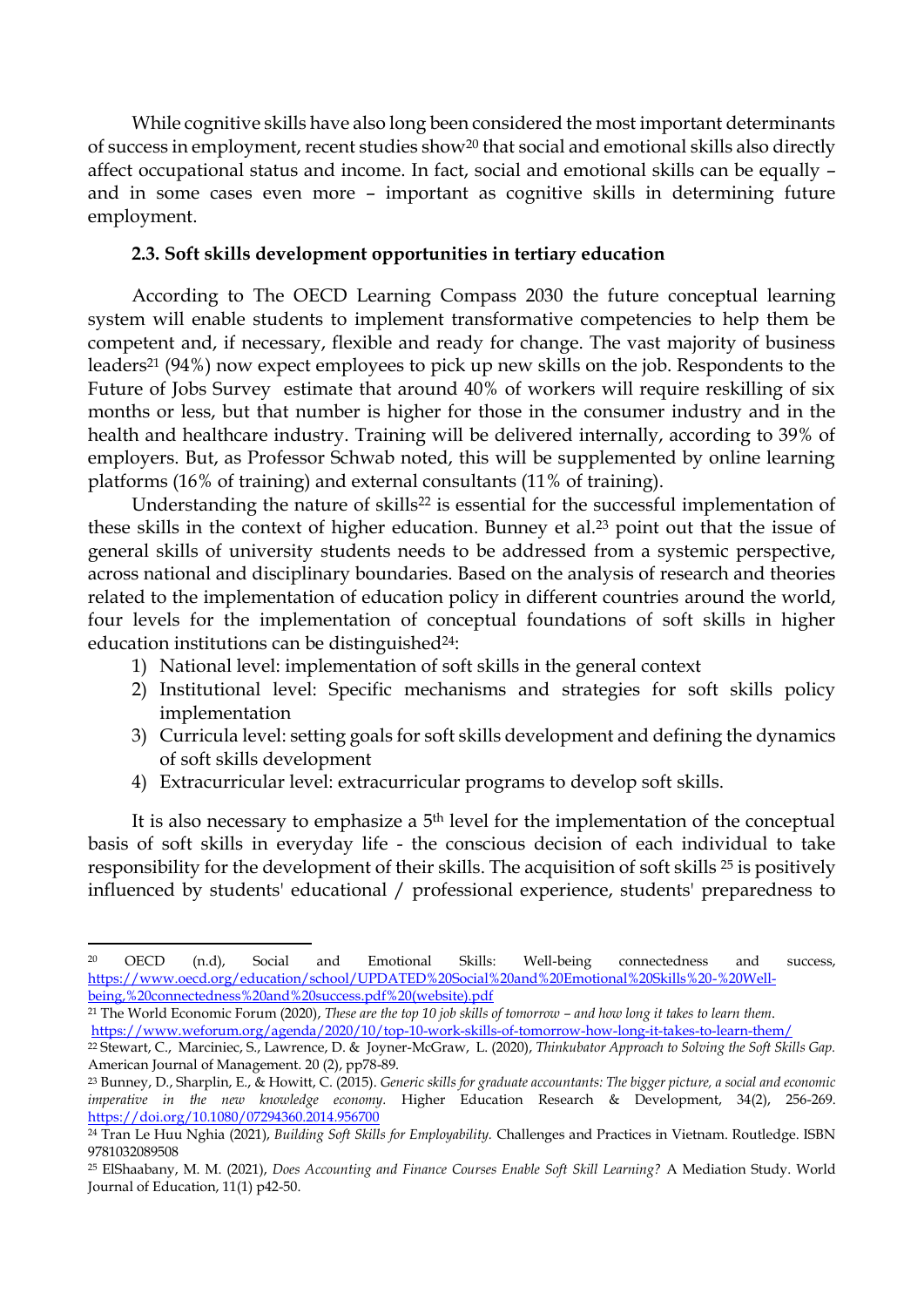acquire the course and the desire to improve not only their academic and professional, but also personal skills.

Policies and programs to measure and improve socio-emotional skills vary considerably from country to country. The OECD report<sup>26</sup> provides an analytical synthesis of the importance of socio-emotional skills and proposes strategies to enhance them. It analyses the impact of skills on various indicators of individual well-being and social progress, covering as diverse aspects of our lives as education, labour market outcomes, health, family life, civic participation and life satisfaction. The report emphasizes that policy makers, schools and families facilitate the development of socio-emotional skills through intervention programs, teaching/learning and parenting practices.

Many projects are currently being implemented at the EU level with the aim of promoting the development of modern work skills of students and graduates, to educate and train flexible future specialists, who are ready to meet the changes. An example is the ERASMUS + Strategic Partnership project DISCOM, <sup>27</sup> under which this book was written. The development and implementation of the project is being carried out by 6 partner universities. This project focuses on soft skills such as: cooperation in a team, setting goals, time management, multicultural communication and conflict management.

The development of several soft skills takes place most naturally in a real communication process in communication with strangers using foreign language knowledge to learn or provide the necessary information. Determining the advantages of international mobility programs in the development of soft skills<sup>28</sup>, it has been found that particularly high development rates are observed in the development of language and communication and interpersonal skills, teamwork skills, cultural awareness and adaptability and openness.

The significance of tertiary education systems is the major concern in meeting the countries' economic and social requirements that are rising globally.<sup>29</sup> Given that most of the accreditation criteria for educational institutions are related to general competencies, it may be necessary to improve the accreditation processes in order to keep pace with the changing requirements of the labour market. Higher education institutions develop their own development strategies based on international standards and national education strategies. <sup>30</sup> Based on them, specialists in each specific professional field develop concepts that are the basis for the content of specific courses. For example a study by M.M. ElShaabany<sup>31</sup> confirms that students studying accounting and finance are interested in learning soft skills in addition to professional courses. 81% of the respondents<sup>32</sup> (accounting and finance students) recognize that group work and other communication skills acquired

 $\overline{a}$ 

<sup>26</sup> OECD (2015), *Skills for Social Progress*. [https://www.oecd.org/education/skills-for-social-progress-9789264226159](https://www.oecd.org/education/skills-for-social-progress-9789264226159-en.htm) [en.htm](https://www.oecd.org/education/skills-for-social-progress-9789264226159-en.htm)

<sup>27</sup> Co-funded by the Erasmus+ Programme of the European Union STRATEGIC PARTNERSHIP «Development of Interdisciplinary skills for cooperation and conflict management»

<sup>28</sup> Handayani, A. & Wienanda, W.K. (2020), *International Mobility Programs to Improve Soft Skills of Vocational College Students and Alumni.* Journal of Education and Learning (EduLearn), 14(3), p377-384

<sup>&</sup>lt;sup>29</sup> Organization for Economic Co-operation and Development OECD (2005), <https://www.oecd.org/about/34711139.pdf> <sup>30</sup> Mutalemwa, D. U. & Harold M.N., (2020), *Soft Skills as a Problem and a Purpose for Tanzanian Industry: Views of Graduates.* Economic Insights - Trends & Challenges. 4, p45-64.

<sup>31</sup> ElShaabany, M. M. (2021), *Does Accounting and Finance Courses Enable Soft Skill Learning? A Mediation Study*. World Journal of Education, 11(1) p42-50[. https://doi.org/10.5430/wje.v11n1p42](https://doi.org/10.5430/wje.v11n1p42)

<sup>32</sup> ElShaabany, M. M. & Ahmad, M.U. (2020), *An EFA based stakeholder's perspective on Accounting and Finance courses*. Journal of Xidian University, 14(4), 1510-1524.<https://doi.org/10.37896/jxu14.4/174>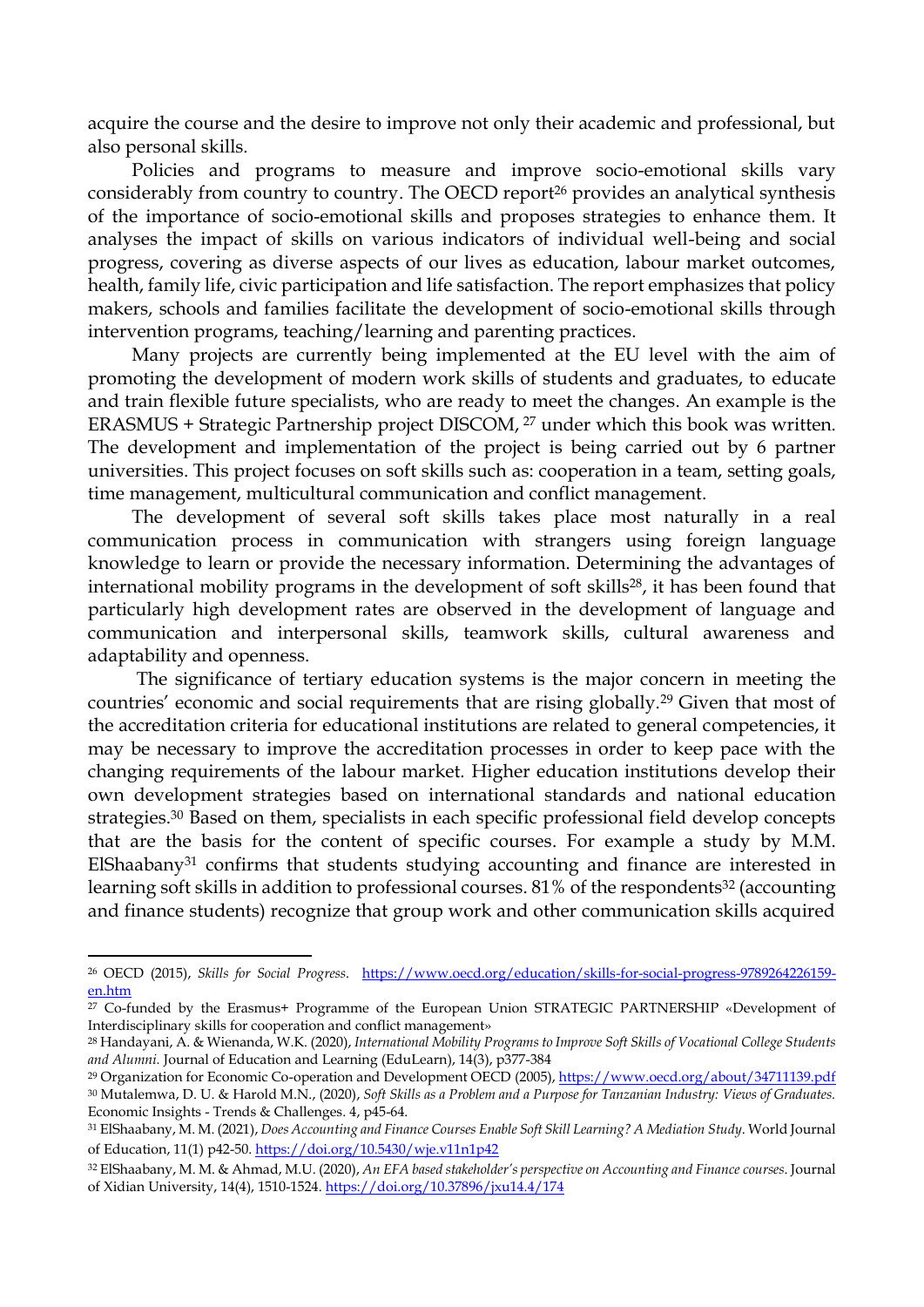together with professional knowledge help them in their work. Graduates attributed<sup>33</sup> a higher level of importance to the following macro-areas of skills: task orientation, motivation, self-awareness, valorisation, and interpersonal relationships. In turn the MarLEM<sup>34</sup> project implementers<sup>35</sup> point out that in addition to professional knowledge, a great deal of attention is paid to the development of people skills in student training, which includes creativity and innovation; personal and team leadership; critical thinking and problem solving; decision making; intercultural communication and negotiation. In order to educate and train university graduates to meet modern requirements and be competitive in the labour market, it is necessary to purposefully integrate the process of hard and soft skills development during studies, using integrative and innovative teaching methods.

### **3. THE MODERN EDUCATOR –STUDENT'S PERSONALITY DEVELOPMENT COACH**

The need for a paradigm shift in education is a global reality. If in the past good education was treated as knowing a lot, then today the goal of education is to understand the essence and be able to use knowledge.<sup>36</sup> The knowledge base should not be divided according to the principle of separate subjects and courses, but should be oriented towards interdisciplinary or transversal skills. The student must be able to use knowledge, skills and express attitudes in a complex way, solving problems in changing real life situations.

### **3.1. Teaching/learning methods for soft skills development**

To a certain extent, the modern educator becomes a student's personal development coach, helping the student not only to acquire certain knowledge, but also promoting the student's desire to be aware of how the acquired will be put into practice, what soft skills are needed to make it more effective. Already while defining the goal and tasks of a particular study course, it is necessary to include the conscious development of the student's soft skills as an essential task and encourage students to evaluate their skills. Training students to become successful professionals requires the faculty to use a myriad of approaches.

Active learning is widely used in the development of soft skills, which requires students to engage and collaborate to create their own experience in the classroom; understand the problem, analyse it, discuss and based on the acquired knowledge, develop solutions that would be presented to the teacher and other students. Structured team activities <sup>37</sup> focused on solving realistic problems develop students' soft skills. Group discussions<sup>38</sup> are a robust way to teach not only communication skills to the students but also non-verbal communication, difference between assertiveness and aggressiveness, how

 $\overline{a}$ 

<sup>33</sup> Dolce V., Emanuel F., Cisi M., & Ghislieri C., (2019), *The soft skills of accounting graduates: perceptions versus expectations*. Accounting Education, DOI: 10.1080/09639284.2019.1697937

<sup>34</sup> Maritime Logistics Engineering and Management aims to develop a joint Master's program in Maritime Logistics Engineering and Management and to promote cooperation between Industry and Academia

<sup>35</sup> Geada Borda de Água, P. M., Dias da Silva, F. A., de Jesus Carrasqueira, M. & Manuel Modas Daniel, J. (2020), *Future of maritime education and training: blending hard and soft skills.* Scientific Journal of Maritime Research. 34(2), p345-353

<sup>36</sup> Right to education (2021), *Education 2030*. https://www.right-to-education.org/issue-page/education-2030

<sup>37</sup> Martin, T. N., (2019), *Review of Student Soft Skills Development Using the 5Ws/H Approach Resulting in a Realistic, Experiential, Applied, Active Learning and Teaching Pedagogical Classroom*. Journal of Behavioral & Applied Management. 19 (1), p41-57., Database: Academic Search Ultimate

<sup>38</sup> Sharma, S. & Shekhawat, S. (2020), *Learning Soft Skills Through Group Discussion*. IUP Journal of Soft Skills. 14 (4), p12-19. Business Source Ultimate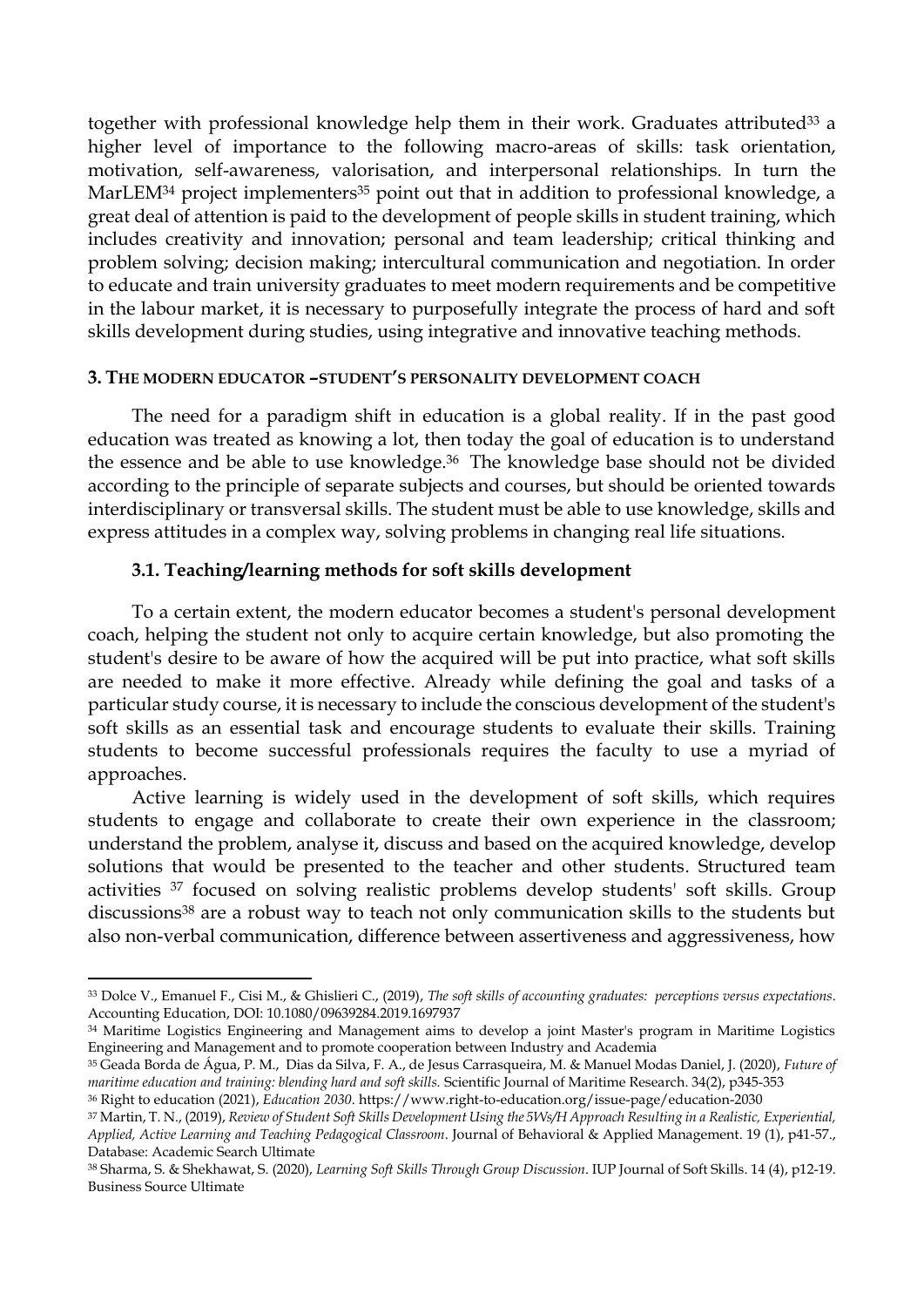to be polite, how to put across your points, how to encourage the reticent participants. Group-Based Learning39: a blended mode where classroom-based training is also offered as a support and Game-Based Learning: playing games in simulated condition that form the basis of developing soft skills are often used. The role of Problem-based learning<sup>40</sup> in the development of soft skills while training students of the technical and other specialities is invaluable. This form of training enables not only enhancing students' conflict resolution skills, leadership and interpersonal skills, but also factors influencing the process; clarity of instruction, instructor personality, lead time, etc. One of the approaches that has been widely used in recent years is client-sponsored projects as an excellent method of transferring practical experience compared to using text case studies. Educators can use a variety of procedures to develop classroom experiences by integrating real business world pressures, coaching, and responsibilities to better prepare graduates for their careers and meet the skills expected by business leaders. 41; 42

The development of soft skills became even more difficult during the Covid-19 pandemic. Universities were forced to adapt quickly to digital learning methods and the use of different platforms for e-learning. A method and tools<sup>43</sup> have been developed for the development of soft skills in students, which can be used in various subjects and as part of the strategy of higher education institutions. Although pilot studies are still ongoing, it is believed that this method will help integrate the development of soft skills through online learning and their link with the course subjects will help universities better train students for 21st century reality even after the Covid-19 crisis. Santora<sup>44</sup> recommends special training for e-coaches who, using e-coaching methods, can remotely develop the soft skills of individuals.

In order to promote student learning, it is also important to assess effective performance by providing quality feedback. When analysing group work on a specific phenomenon that is being acquired, during the feedback, it is necessary to encourage students to assess their soft skills, which were necessary to complete the specific learning task. When creating the traditional feedback on what has been learned and understood during the lesson, it is necessary to encourage students to analyse questions such as: What soft skills are needed to apply what has been learned in practice?; How do I currently assess my own level of development of the required soft skills?; What can I do to increase these soft skill levels?. A tool to evaluate team based learning in nursing has been developed and tested45, with the help of which it is possible to assess group synergies and team learning

1

<sup>&</sup>lt;sup>39</sup> Manishankar, C. (2021), *The Dynamics of Soft Skills*. IUP Journal of Soft Skills. 15(1), p20-26., Database: Business Source Ultimate

<sup>40</sup> Deep, S., Ahmed, A., Suleman, N., Abbas, M. , Nazar, U., Shaheen, H. & Razzaq, A. (2020), *The Problem-Based Learning Approach towards Developing Soft Skills: A Systematic Review.* Qualitative Report. 25 (11), p4029-4054, Database: Academic Search Ultimate

<sup>41</sup> Thompson, K., Conde, R., Gade, M. & Mims, T. (2021), *An Immersion Approach to Client-Sponsored Projects: Preparing Students with Soft Skills Required for Hiring -- Face to Face & Virtual Methods*. International Journal of Higher Education, 10(2) p42-61 Database: ERIC

<sup>42</sup> Jalinus, N., Syahril N. & Rahmat, A. (2020), *How Project-Based Learning and Direct Teaching Models Affect Teamwork and Welding Skills among Students.* Online Submission, International Journal of Innovation, Creativity and Change. 11 (11) p85- 111, Database: ERIC

<sup>43</sup> Naamati S.L., Meirovich A. & Dolev, N. (2020), *Soft Skills On-Line Development in Times of Crisis.* Romanian Journal for Multidimensional Education*.* 12, p122-129. DOI: 10.18662/rrem/12.1sup2/255

<sup>44</sup> Santora, J. C. (2021), *E-Coaching: Building Better Employee Soft Skills*. International Leadership Journal. 13 (1), p120-123

<sup>45</sup> Keister, K. J., Farra, S. L., Smith, S. J. & Bottomley, M. (2021), *Development of a Scale to Measure Synergy: A Tool to Evaluate Team-Based Learning in Nursing.* Nursing Education Perspectives (Wolters Kluwer Health). 42 (2), p87-92. DOI: 10.1097/01.NEP.0000000000000783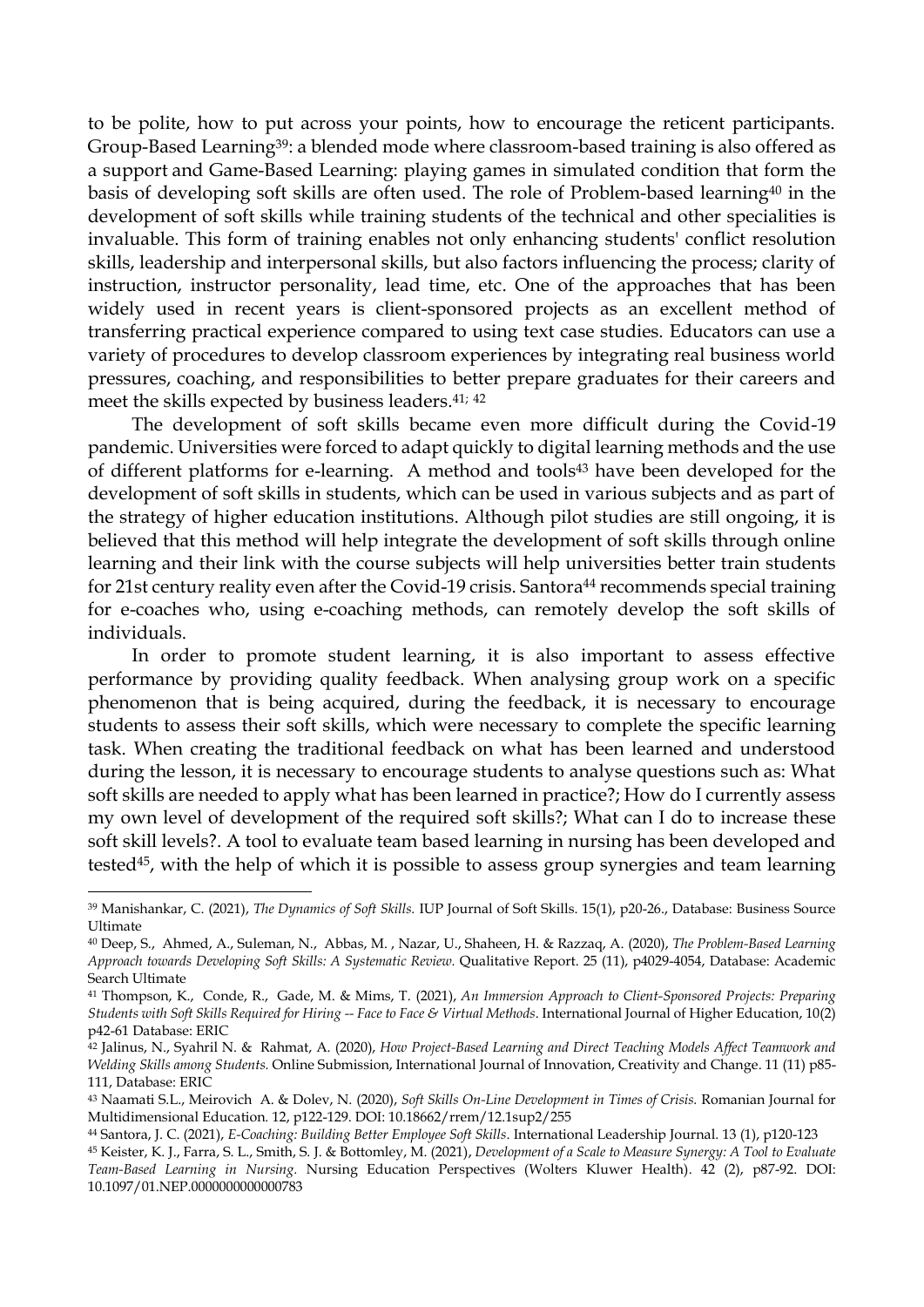among nursing students. ePortfolio<sup>46</sup> is an innovative tool for promoting the development of soft skills. Three ePortfolios can be distinguished according to their main tasks: 1) eportfolio to support learning; 2) an e-portfolio related to learning outcomes 3) an e-portfolio to present yourself in the world of work. The authors emphasize that the e-portfolio is a powerful tool to support the self-assessment of individuals throughout the studies with the provision of feedback from teachers and practice managers not only on academic or professional results, but specifically on the development of soft skills.

It should be noted that soft skills help to be dynamic, ready for change, to look for solutions in every situation. <sup>47</sup> During the Covid-19 pandemic, employers had to make great use of both their own and employees' soft skills - to react quickly to the situation, often to restructure their activities, train employees to perform new duties, where it was important to understand the employee and apply the most appropriate type of communication and training.

### **3.2. Soft skills development - personal decision of every individual**

Students learn not only to obtain an academic degree, but get competencies and abilities that will be developed lifelong (Longlife Learning). Soft Skills acquisition, of course, does not occur only in the university, competencies are also obtained outside the school in everyday personal and social life and so one of the higher education missions is to create a desire in students to develop, improve and enhance their abilities throughout their lifetime. It has been found<sup>48</sup> that soft skills acquisition has a positive impact not only on students' education / professional experience, students' readiness to learn the course and willingness to improve academic and professional skills and abilities, but also on their readiness and motivation to develop soft skills. Ammani & Chitra<sup>49</sup> point out that the existence of soft skills helps create a good working environment for sharing knowledge, ideas and information. It is therefore necessary to focus on developing areas such as individual selfconfidence, self-motivation, cooperation, empathy, interpersonal skills, listening skills, negotiation and humour. Work performance and the expression of other soft skills affects the individual's skills to realize and manage their stress. Even in situations that create stress, it is possible to gain strong positive and constructive energy that can be used productively, focusing on the goal. M. Tripathy<sup>50</sup> emphasizes that deliberate stress management in the workplace promotes wellbeing and emotional freedom.

To develop future capabilities and skills, every individual needs to understand their personality, be aware of their strengths and weaknesses and consciously decide on the development of their skills and abilities. If individuals consciously set the objective of improving themselves, it is up to them to decide what to focus on - the identification and development of their talents or on training skills and abilities that are not so well developed.

**.** 

<sup>46</sup> Cimatti, B. (2016), *Assessment of soft skills and their role for the quality of organizations and enterprises.* International Journal for Quality Research 10(1) 97–130; DOI – 10.18421/IJQR10.01-05

<sup>47</sup> Manishankar C. (2021). *The Dynamics of Soft Skills*. IUP Journal of Soft Skills. 15(1), p20-26., Database: Business Source Ultimate

<sup>48</sup> ElShaabany, M. M. (2021). *Does Accounting and Finance Courses Enable Soft Skill Learning?* A Mediation Study. World Journal of Education, 11(1) p42-50.<https://doi.org/10.5430/wje.v11n1p42>

<sup>49</sup> Ammani, S. & Chitra, V. B. (2020), *Blended Learning of Soft Skills Through Life Skills in an Organization.* IUP Journal of Soft Skills. 14 (4), p7-11.

<sup>50</sup> Tripathy, M. (2018), *Recognizing & Handling the Underlying Causes of Stress at Workplace: An Approach through Soft Skills*. International Journal of Management, Accounting & Economics. 5 ( 7), p619-632, Database: Business Source Ultimate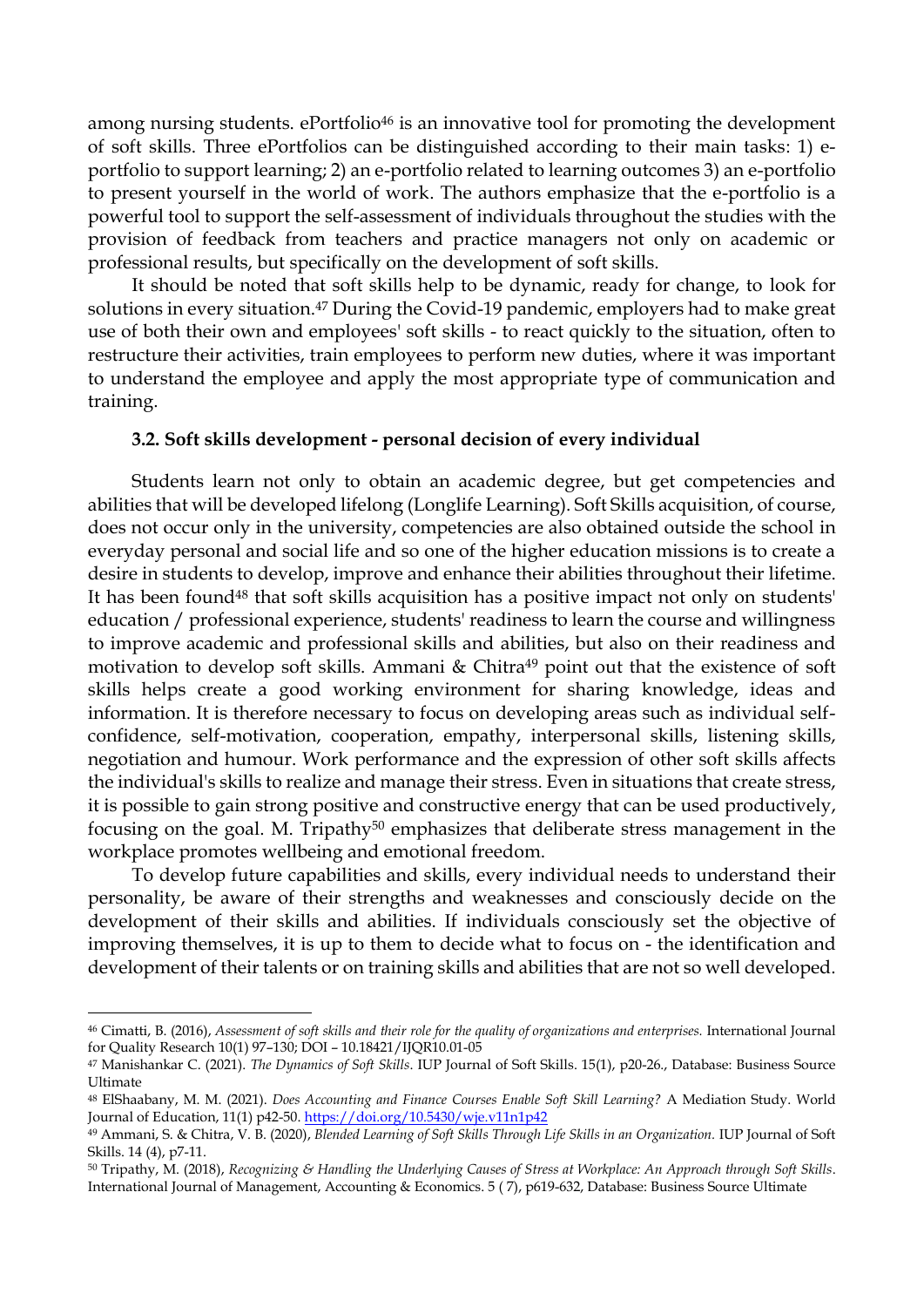Nobel Prize winners in the economics, Kahneman<sup>51</sup> and Thaler<sup>52</sup> in their work describe thinking systems characterising two ways of personality thinking. People of system 1 take decisions automatically, quickly, without mental effort (or minimal effort), without conscious control, intuitively, easily changing their views. They have little sense of what may happen in the future. On the other hand people of system 2 are able to actively use rational thinking, pay attention to the effort-related mental actions. People of this system make deliberate decisions, plan their future and assume responsibility for their decisions. Individuals, who mostly use system 2 thinking make more informed, more rational decisions regarding self-improvement and the development of certain soft skills and most often - the decisions are also realized. Individuals, who in their thinking rely more on the confluence of circumstances may find it not only difficult to make decisions on the development of their soft skills but also in implementing such decisions. Therefore the educator's recommendations, planned and controlled soft skills development process during the whole study period play an important role. In order to make decisions regarding the necessity for change, it is possible to use the "5 steps to designing the life you want" model developed by Professor Bill Burnett. 53

One and the same person, in different circumstances, may act very differently and even the most in depth personality research does not allow 100% certainty in predicting human behaviour in real life situations. However, such research could prove useful in order to understand oneself, make conscious decisions on self-improvement and changing one's life. Within the framework of the DISCOM project, a step 5 method is offered, which can help students consciously make decisions on the need to improve certain aspects of their personality (refer figure 3).



Figure 3. Model for making decisions regarding development of one's soft skills

**.** 

<sup>51</sup> Kahneman, D. (2011), *Thinking, fast and slow*. London: Penguin Books. ISBN 9780141033570.

<sup>52</sup> Thaler, R. & Sunstein, C. (2008), *Nudge: Improving Decisions on Health, Wealth, and Happiness.* Yale University Press. <sup>53</sup> Burnett, B. (2017), *5 steps to designing the life you want.* TED x Talks. <https://www.youtube.com/watch?v=SemHh0n19LA>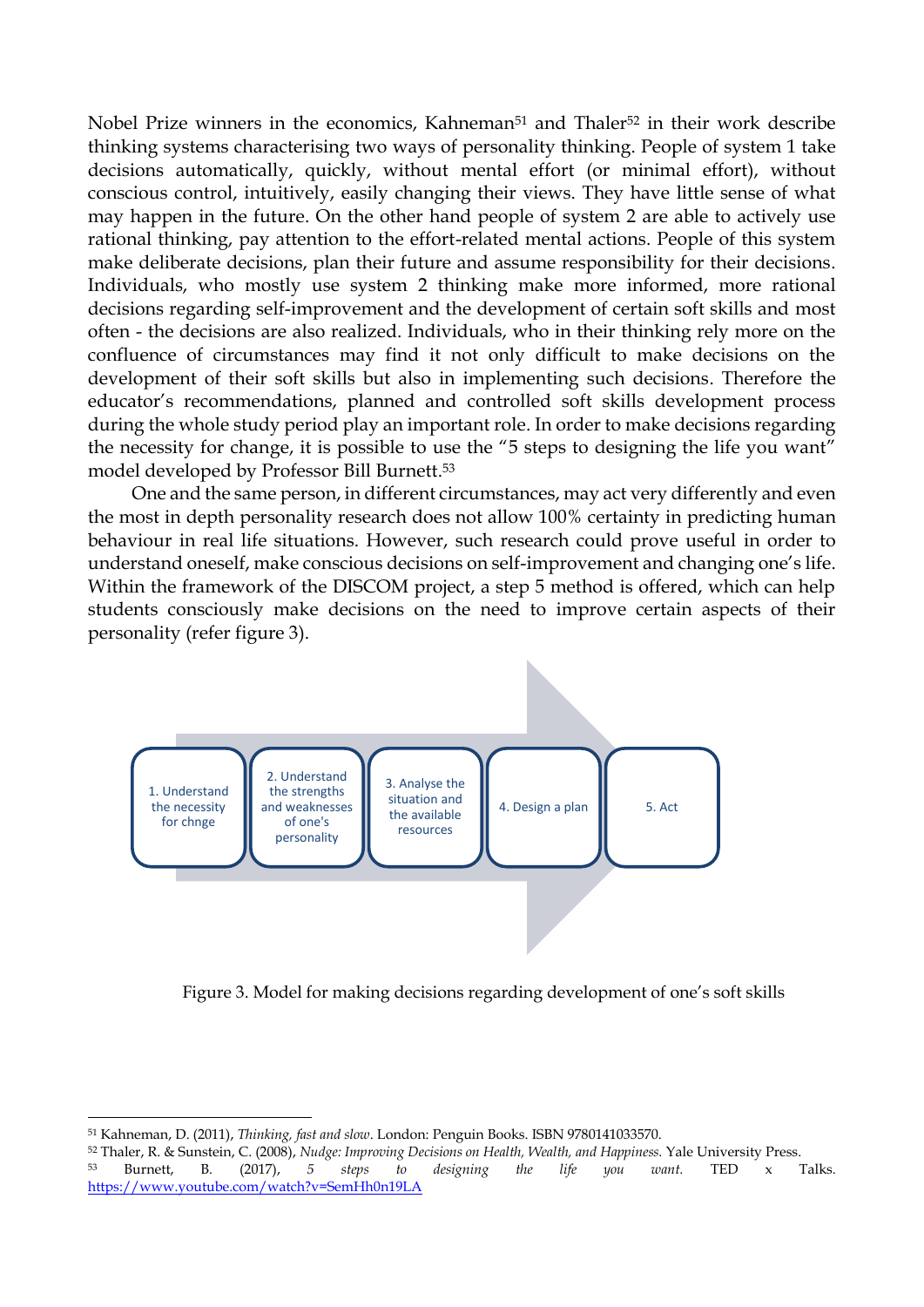Using this model<sup>54</sup>, it is possible to be continuously aware of the need for change, analyse the strengths and weaknesses of your personality, analyse the situation and available resources, develop a plan and not only make a decision, but also start to implement this decision. The person realizes the need for change (step 1) by receiving external encouragement (feedback from friends, parents, teachers, direct managers), by being aware of his / her insufficient ability to do something, and also by feeling stressed about how to succeed in realizing an idea. To identify the strengths and weaknesses of your personality (Step 2), you can use the online personality tests and get an interpretation of the test results. However, it should be remembered that professional personality research tools are the work tools of certified psychologists55;56 and a direct conversation with a psychologist, career counsellor, personality development coach or any other type of certified specialist can help to make a qualitative analysis of the person's strengths and weaknesses, as well as a situational analysis, which will facilitate the development and implementation of the plan. When analysing the situation and the available resources (step 3), it may also be useful to talk to someone who has already dealt with a similar situation or is currently dealing with it. Logical Levels model<sup>57</sup>, which is extensively used in coaching, makes it easier to understand and be aware of the need for change in order to decide on the goal a person wants to achieve and choose the appropriate actions.

People who consciously set goals value their happiness higher when they achieve them than those who have also achieved the same goal, but this has not happened as a result of a conscious decision. The conscious setting of short term and long term goals, the creation of a conscious plan, is a step that a person takes using system 2 thinking. While setting goals and developing a plan, keep in mind that goals must meet the SMART<sup>58</sup> criteria: S - Specific (or Significant); M – Measurable (or Meaningful); A – Attainable (or Action-Oriented); R – Relevant (or Rewarding); T – Time-bound (or Trackable). In order to stimulate the introduction of new habits and ensure the preservation of new activities in the long run, the plan must provide for "small peaks", at which a person gives himself a small "prize" (which, of course, will be completely individual). In order to make it easier to start the implementation of the plan (step 5), it is recommended to take at least a small step in its implementation already at the moment of accepting the plan.

To make soft skills development programs more effective, it is possible to use different approaches and methods that help learners do, know or understand.

### **4. CONCLUSION**

 $\overline{a}$ 

The 21st century skills required include learning to know, learning to do, learning to be and learning to live. The new knowledge economy resulting from technological development requires graduates in all disciplines with flexible thinking and transferable skill sets that are able to innovate and adapt to a dynamic work environment. As a result, universities need to develop the transferable general skills necessary for graduates to advance their careers and foster economic innovation and social development. The student

<sup>57</sup> Dilts, R. (b.g.). *Agile, The Dilts Pyramid and the Changes*[. http://agile-space.com/en/agile-dilts-pyramid-changes/](http://agile-space.com/en/agile-dilts-pyramid-changes/)

<sup>54</sup> Škuškovnika, D. (2021), *SOFT SKILLS - WHAT DOES IT MEAN?*  <http://skills.turiba.lv/files/ABOUT%20SOFT%20SKILLS%20.pdf>

<sup>55</sup> Mental help (2021), *Introduction to Psychological Testing.* <https://www.mentalhelp.net/psychological-testing/> <sup>56</sup> Personality Project (2018), *Personality Theory and Research*.<https://personality-project.org/>

<sup>58</sup> Personal Goal Setting. Planning to Live Your Life Your Way (b.g.[\) https://www.mindtools.com/page6.html](https://www.mindtools.com/page6.html)